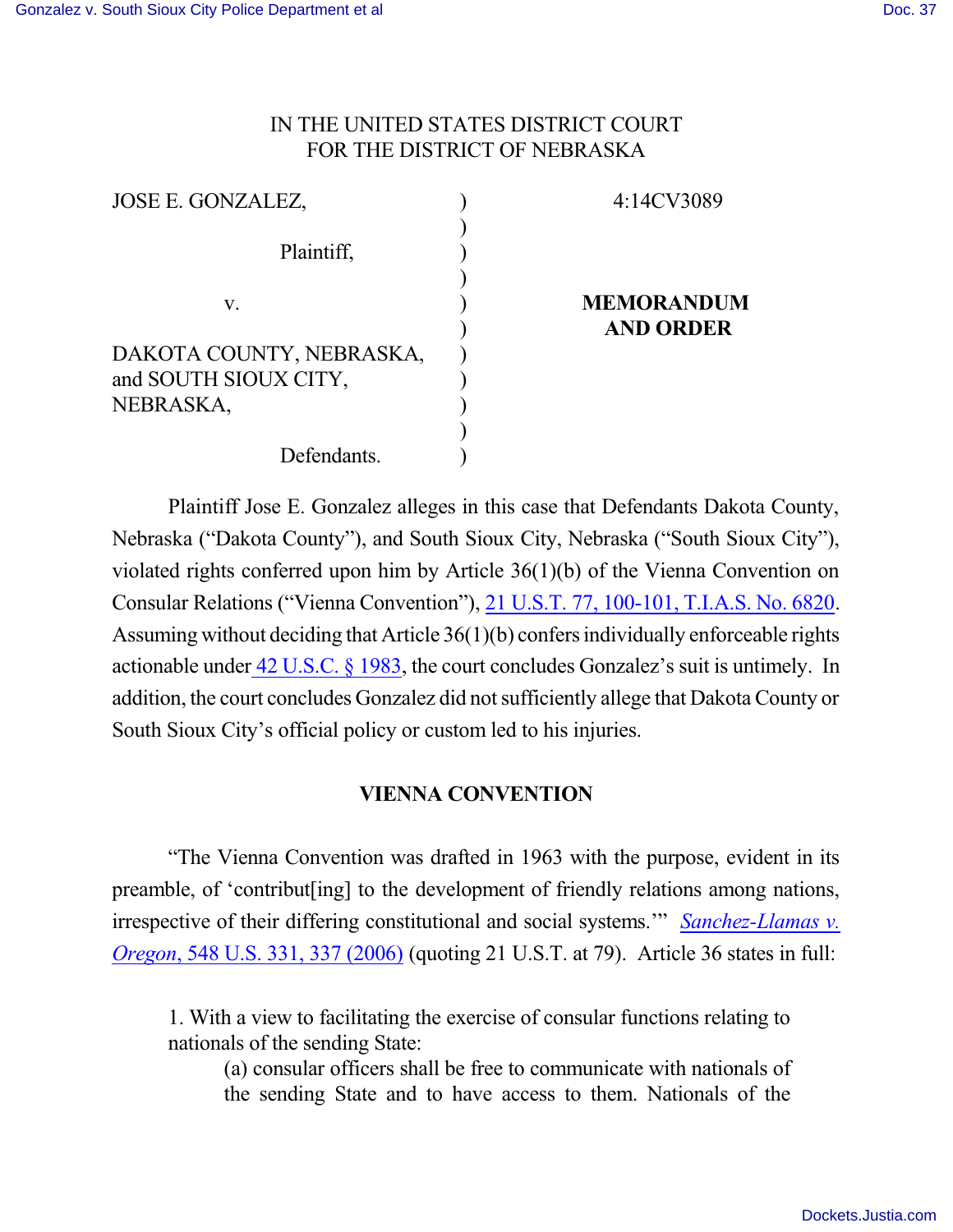sending State shall have the same freedom with respect to communication with and access to consular officers of the sending State;

(b) *if he so requests, the competent authorities of the receiving State shall, without delay, inform the consular post of the sending State if, within its consular district, a national of that State is arrested or committed to prison or to custody pending trial or is detained in any other manner.* Any communication addressed to the consular post by the person arrested, in prison, custody or detention shall also be forwarded by the said authorities without delay. *The said authorities shall inform the person concerned without delay of his rights under this sub-paragraph*;

(c) consular officers shall have the right to visit a national of the sending State who is in prison, custody or detention, to converse and correspond with him and to arrange for his legal representation. They shall also have the right to visit any national of the sending State who is in prison, custody or detention in their district in pursuance of a judgment. Nevertheless, consular officers shall refrain from taking action on behalf of a national who is in prison, custody or detention if he expressly opposes such action.

2. The rights referred to in paragraph 1 of this Article shall be exercised in conformity with the laws and regulations of the receiving State, subject to the proviso, however, that the said laws and regulations must enable full effect to be given to the purposes for which the rights accorded under this Article are intended.

#### 21 U.S.T. at [101-02](https://a.next.westlaw.com/Link/Document/FullText?findType=Y&serNum=1969090950&pubNum=0006792&originatingDoc=Ia4cd65b8067b11db8b56def3c325596e&refType=CA&originationContext=document&transitionType=DocumentItem&contextData=(sc.Default)) (emphasis added).

Here, Gonzalez complains Dakota County and South Sioux City failed to inform him of his right to consular notification and access under the Vienna Convention. 1

<sup>&</sup>lt;sup>1</sup>Although not relevant to the court's disposition of this case, the court notes there is a disagreement among the circuit courts on the question of whether the Vienna Convention establishes any judicially enforceable right of consultation between a detained foreign national and the consular representatives of his or her nation. *Compare*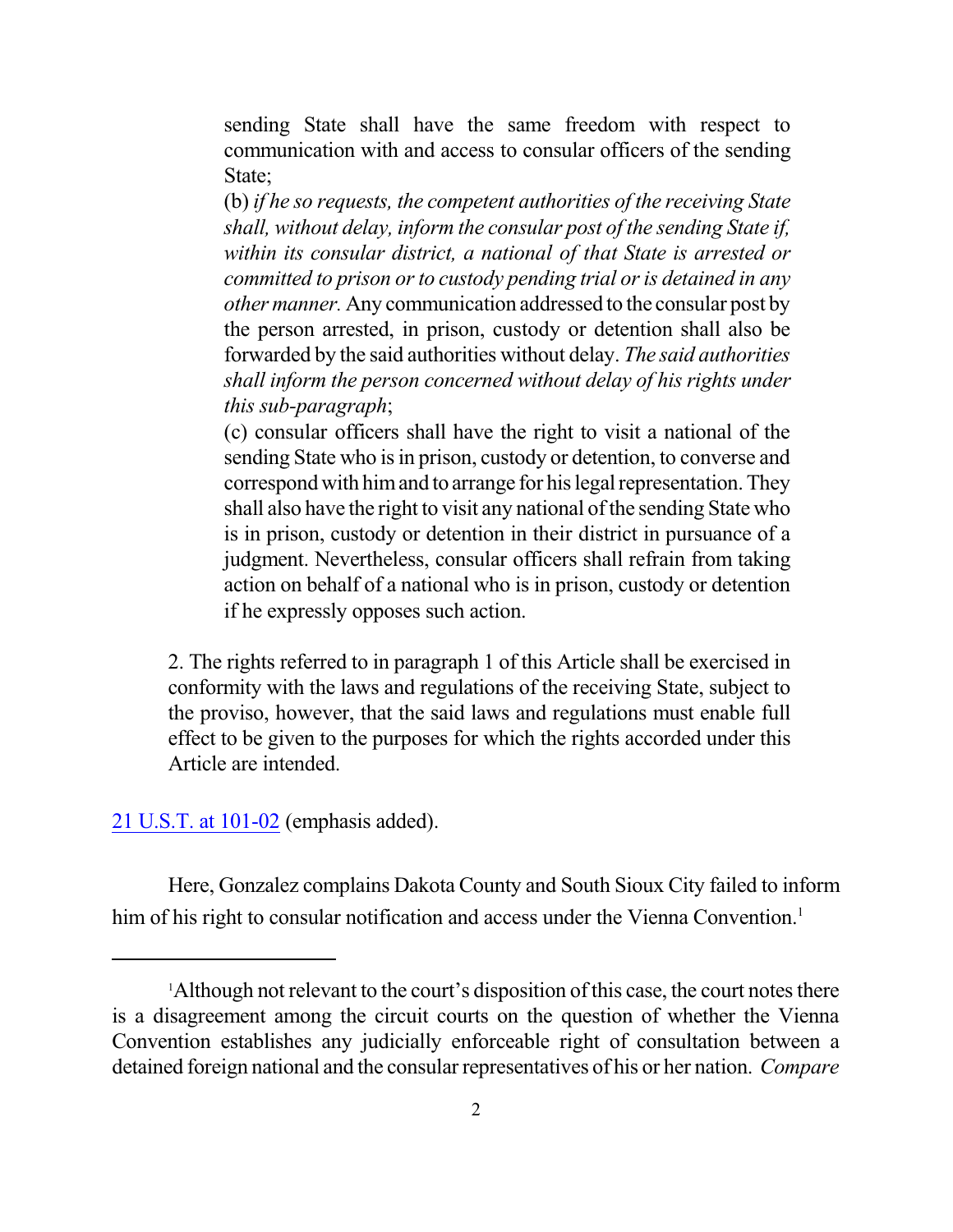#### **BACKGROUND**

Gonzalez is a national of Mexico who is currently incarcerated at the Tecumseh State Prison in Tecumseh, Nebraska. On October 31, 2008, South Sioux City Police arrested Gonzalez. (Filing No. [1](https://ecf.ned.uscourts.gov/doc1/11313017075) at CM/ECF  $p. 3$ .) The court judicially notices relevant public records, which reflect that the State of Nebraska charged Gonzalez by information on December 8, 2008, in the Dakota County District Court with first-degree sexual assault. (*Gonzalez v. Houston*, No. 4:13CV03016 (D. Neb.), Filing No. 7-1 at CM/ECF p. 15.) A jury found Gonzalez guilty of the offense, and the state district court sentenced him to 30 to 32 years' imprisonment. *State [v. Gonzalez](https://a.next.westlaw.com/Document/I5a007b85e2a011df84cb933efb759da4/View/FullText.html?transitionType=UniqueDocItem&contextData=(sc.UserEnteredCitation)&userEnteredCitation=2010+WL+4241022)*, No. A-10-179, 2010 WL [4241022,](https://a.next.westlaw.com/Document/I5a007b85e2a011df84cb933efb759da4/View/FullText.html?transitionType=UniqueDocItem&contextData=(sc.UserEnteredCitation)&userEnteredCitation=2010+WL+4241022) \*2 (Neb. Ct. App. Oct. 26, 2010).

Gonzalez set forth in his Complaint that he was held in the Dakota County Jail from the date of his arrest on October 31, 2008, until the date of his sentencing on June 29, 2009. He alleged that at no time during his arrest or incarceration did Dakota County

*Mora [v. New](http://westlaw.com/find/default.wl?ft=Y&referencepositiontype=S&rs=btil2.0&rp=%2ffind%2fdefault.wl&serialnum=2015870082&fn=_top&referenceposition=196&findtype=Y&vr=2.0&db=0000506&wbtoolsId=2015870082&HistoryType=F) York*, 524 F.3d 183 (2d Cir. 2008) (holding detained alien may not vindicate in an action for damages the failure of the detaining authority to inform him of the availability of consular notification and access); *[Gandara](http://westlaw.com/find/default.wl?ft=Y&referencepositiontype=S&rs=btil2.0&rp=%2ffind%2fdefault.wl&serialnum=2016146673&fn=_top&referenceposition=827&findtype=Y&vr=2.0&db=0000506&wbtoolsId=2016146673&HistoryType=F) v. Bennett*, 528 F.3d 823  $(11th Cir, 2008)$  $(11th Cir, 2008)$  (in civil action alleging violation of the consular notification provisions ofthe ViennaConvention, holding the ViennaConvention does not create private rights and remedies enforceable through § 1983); *[Cornejo](http://westlaw.com/find/default.wl?ft=Y&referencepositiontype=S&rs=btil2.0&rp=%2ffind%2fdefault.wl&serialnum=2013249804&fn=_top&referenceposition=855&findtype=Y&vr=2.0&db=0000506&wbtoolsId=2013249804&HistoryType=F) v.Cnty. of San Diego*, 504 F.3d 853 (9th Cir. [2007\)](http://westlaw.com/find/default.wl?ft=Y&referencepositiontype=S&rs=btil2.0&rp=%2ffind%2fdefault.wl&serialnum=2013249804&fn=_top&referenceposition=855&findtype=Y&vr=2.0&db=0000506&wbtoolsId=2013249804&HistoryType=F) (concluding Article 36's obligation to inform aliens of their right to consular notification does not create judicially enforceable individual rights), *[United](http://westlaw.com/find/default.wl?ft=Y&referencepositiontype=S&rs=btil2.0&rp=%2ffind%2fdefault.wl&serialnum=2001849049&fn=_top&referenceposition=392&findtype=Y&vr=2.0&db=0000506&wbtoolsId=2001849049&HistoryType=F) States v. [Emuegbunam](http://westlaw.com/find/default.wl?ft=Y&referencepositiontype=S&rs=btil2.0&rp=%2ffind%2fdefault.wl&serialnum=2001849049&fn=_top&referenceposition=392&findtype=Y&vr=2.0&db=0000506&wbtoolsId=2001849049&HistoryType=F)*, 268 F.3d 377 (6th Cir. 2001) (same), and *[United](http://westlaw.com/find/default.wl?ft=Y&referencepositiontype=S&rs=btil2.0&rp=%2ffind%2fdefault.wl&serialnum=2001175511&fn=_top&referenceposition=198&findtype=Y&vr=2.0&db=0000506&wbtoolsId=2001175511&HistoryType=F) States v. [Jimenez-Nava](http://westlaw.com/find/default.wl?ft=Y&referencepositiontype=S&rs=btil2.0&rp=%2ffind%2fdefault.wl&serialnum=2001175511&fn=_top&referenceposition=198&findtype=Y&vr=2.0&db=0000506&wbtoolsId=2001175511&HistoryType=F)*, 243 F.3d 192 (5th Cir. 2001) (same), with *Jogi v. [Voges](http://westlaw.com/find/default.wl?ft=Y&referencepositiontype=S&rs=btil2.0&rp=%2ffind%2fdefault.wl&serialnum=2011655679&fn=_top&referenceposition=834&findtype=Y&vr=2.0&db=0000506&wbtoolsId=2011655679&HistoryType=F)*, 480 F.3d 822, [834-36](http://westlaw.com/find/default.wl?ft=Y&referencepositiontype=S&rs=btil2.0&rp=%2ffind%2fdefault.wl&serialnum=2011655679&fn=_top&referenceposition=834&findtype=Y&vr=2.0&db=0000506&wbtoolsId=2011655679&HistoryType=F) (7th Cir. 2007) (holding that "Article 36 confers individual rights on detained nationals" that can be vindicated in private action). The Eighth Circuit Court of Appeals has yet to decide whether the Vienna Convention creates an individually enforceable right to consular notification, whether a defendant must show prejudice to vindicate that right, if it exists, or what remedies are available for such a violation. *[Viveros](http://westlaw.com/find/default.wl?ft=Y&db=0000999&rs=btil2.0&rp=%2ffind%2fdefault.wl&serialnum=2026149297&fn=_top&findtype=Y&vr=2.0&wbtoolsId=2026149297&HistoryType=F) v. Hobbs*, No. 5:10CV00262 JMM/BD, 2011 WL 4072093, at \*4 (E.D.Ark. Aug. 22, 2011) (citing *United States v. Santos*, 235 F.3d 1105, [1107-08](http://westlaw.com/find/default.wl?ft=Y&referencepositiontype=S&rs=btil2.0&rp=%2ffind%2fdefault.wl&serialnum=2001045540&fn=_top&referenceposition=1107&findtype=Y&vr=2.0&db=0000506&wbtoolsId=2001045540&HistoryType=F) (8th Cir. 2000)).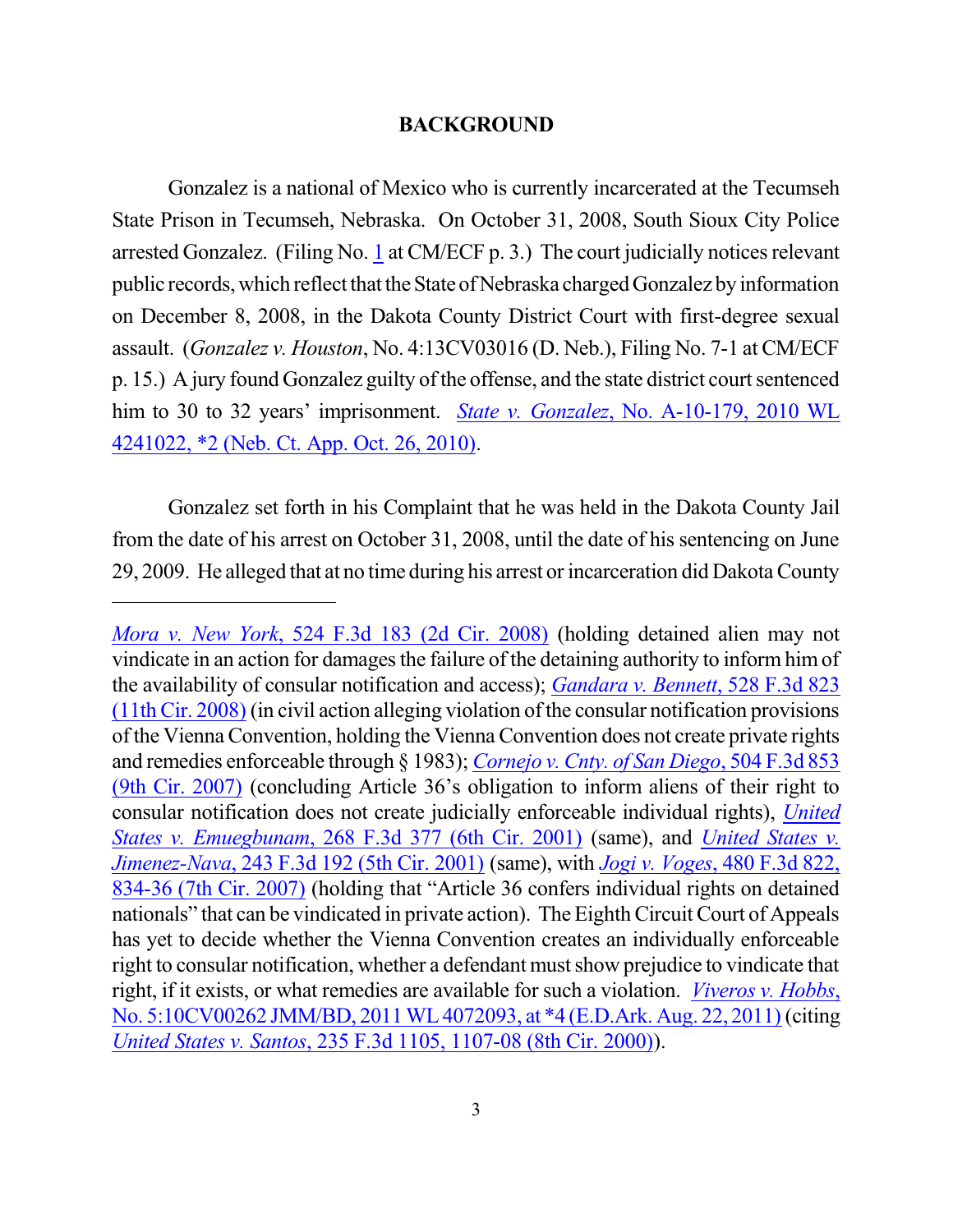or South Sioux City officials inform him of his right to consular notification and access under the Vienna Convention.

## **DAKOTA COUNTY MOTION TO DISMISS**

Dakota County argues, in part, that Gonzalez's claim is barred by the relevant statute of limitations. (Filing No. [21](http://ecf.ned.uscourts.gov/doc1/11313223959).) The applicable statute of limitations for this action is four years. *See Wallace v. Kato*, 549 U.S. 384, [387 \(2007\)](https://a.next.westlaw.com/Document/I2fa5cde8c13e11dba2ddcd05d6647594/View/FullText.html?transitionType=UniqueDocItem&contextData=(sc.UserEnteredCitation)&userEnteredCitation=549+us+384) (holding the appropriate statute of limitations for a claim brought under section 1983 "is that which the State provides for personal-injury torts"); [Neb. Rev.](http://westlaw.com/find/default.wl?ft=L&docname=NESTS25-207&rs=btil2.0&rp=%2ffind%2fdefault.wl&fn=_top&findtype=L&vr=2.0&db=1000257&wbtoolsId=NESTS25-207&HistoryType=F) Stat. § 25-207 ("an action for an injury to the rights of the plaintiff" can be brought within four years).

## **A. Accrual Date**

In order to determine whether Gonzalez filed this action within the four-year limitations period, the court must first determine when his claim accrued. Dakota County argues the claim accrued, at the latest, on June 29, 2009, when Gonzalez was sentenced to prison for the first-degree sexual assault. (Filing No. 21 at [CM/ECF](http://ecf.ned.uscourts.gov/doc1/11313223959?page=4) p. 4.) Gonzalez argues the claim accrued when he actually became aware of "the wrong upon which th<sup>[is]</sup> action is based." (Filing No. 33 at [CM/ECF](http://ecf.ned.uscourts.gov/doc1/11313372983?page=3) p. 3.) He does not specify a date except to say that he was unaware "that defendant failed to read and advise him about the Vienna Convention until just recently." (Filing No. 33 at [CM/ECF](http://ecf.ned.uscourts.gov/doc1/11313372983?page=4) p. 4.)

Unlike the statute of limitations, "the accrual date of a  $\S$  1983 action is a question of federal law that is *not* resolved by reference to state law." *[Wallace](https://a.next.westlaw.com/Document/I2fa5cde8c13e11dba2ddcd05d6647594/View/FullText.html?transitionType=UniqueDocItem&contextData=(sc.UserEnteredCitation)&userEnteredCitation=549+us+384)*, 549 U.S. at 388 (emphasis in original). The standard rule is that accrual occurs when the plaintiff has a complete and present cause of action, that is, when the plaintiff can file suit and obtain relief. *Id.* The statute of limitations commences to run when the wrongful act or omission results in damages. *Id.* at 391. The cause of action accrues even though the full extent of the injury is not then known or predictable. *Id.*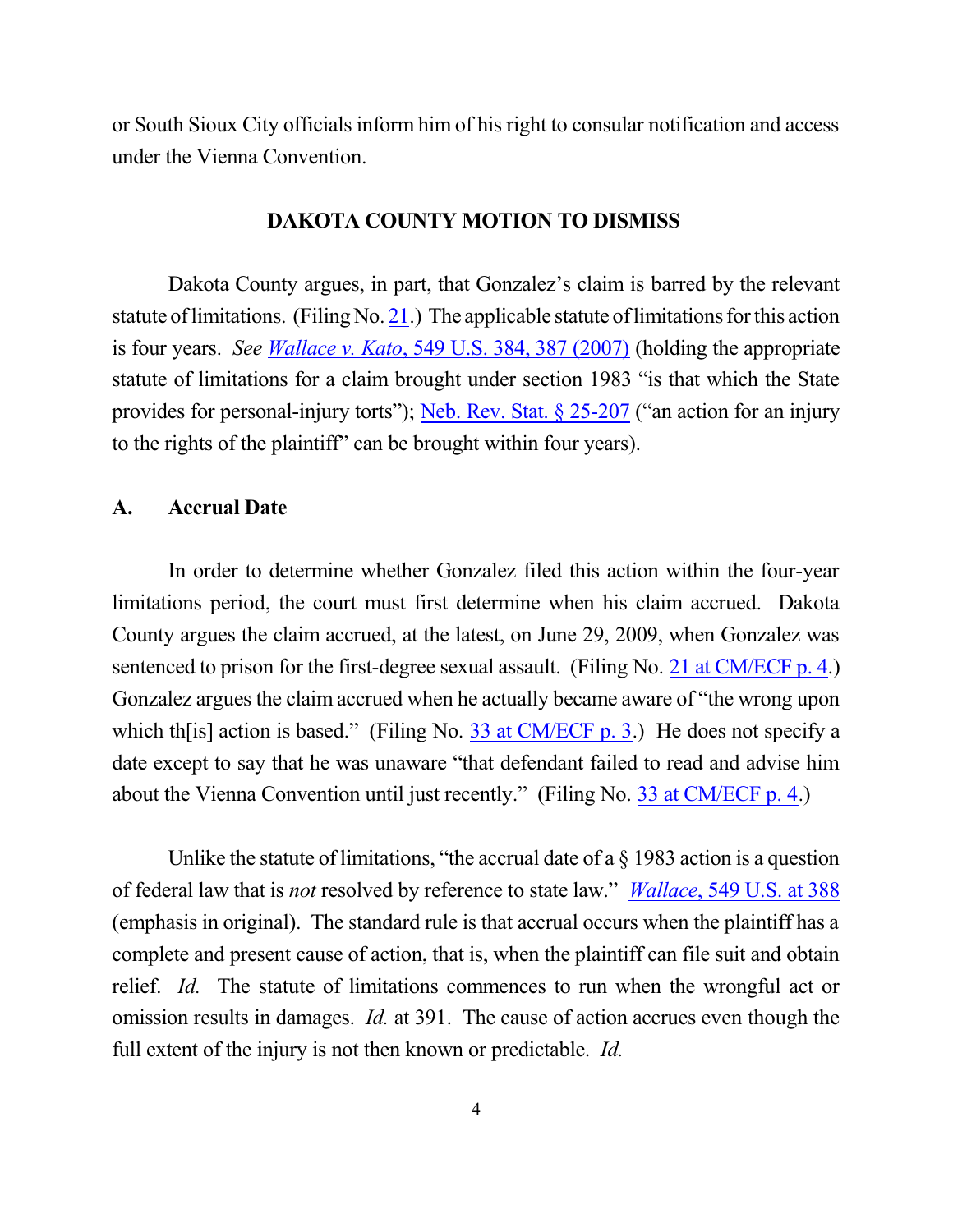The court agrees with Dakota County that, at the latest, Gonzalez's claim accrued on June 29, 2009. Gonzalez alleged that, on this date, he entered the custody of the Nebraska Department of Correctional Services ("NDCCS"). (Filing No. 1 at [CM/ECF](http://ecf.ned.uscourts.gov/doc1/11313017075?page=3) [p.](http://ecf.ned.uscourts.gov/doc1/11313017075?page=3) 3.) That is, on this date, he left Dakota County's custody. The court agrees with Dakota County that, by this date and likely even earlier, Gonzalez possessed a complete cause of action triggering the commencement of the applicable statute of limitations. Moreover, other district courts that have considered the issue have concluded that such claims accrue no later than the date of conviction. *See [McPherson](https://a.next.westlaw.com/Document/Ie33813ffb73f11df84cb933efb759da4/View/FullText.html?transitionType=UniqueDocItem&contextData=(sc.UserEnteredCitation)&userEnteredCitation=392+Fed.+Appx.+938) v. United States*, 392 Fed. [Appx.](https://a.next.westlaw.com/Document/Ie33813ffb73f11df84cb933efb759da4/View/FullText.html?transitionType=UniqueDocItem&contextData=(sc.UserEnteredCitation)&userEnteredCitation=392+Fed.+Appx.+938) 938, 934 (3rd Cir. 2010) (finding the plaintiff's claim under the Vienna Convention accrued when the law enforcement officers failed to inform him of his rights under Article 36, and accrued no later than the date of his conviction) (citing *[Bieregu](https://a.next.westlaw.com/Document/Ie33813ffb73f11df84cb933efb759da4/View/FullText.html?transitionType=UniqueDocItem&contextData=(sc.UserEnteredCitation)&userEnteredCitation=392+Fed.+Appx.+938) v. Ashcroft*, 259 [F.Supp.2d](https://a.next.westlaw.com/Document/Ie33813ffb73f11df84cb933efb759da4/View/FullText.html?transitionType=UniqueDocItem&contextData=(sc.UserEnteredCitation)&userEnteredCitation=392+Fed.+Appx.+938) 342, 355 (D.N.J. 2003) (noting the plaintiff's claim under the Vienna Convention accrued when the law enforcement officers failed to inform him of his rights under Article 36, and to the extent that plaintiff relied upon a "continuing wrong" theory, no later than the date of his conviction)).

Having found that Gonzalez's claim accrued no later than June 29, 2009, the court can conclude that Gonzalez filed this case well outside the four-year statute of limitations.

#### **B. Tolling**

Gonzalez argues he is entitled to tolling of the limitations period because of his "inability to understand the complexity of [] civil procedure" and because he has been incarcerated since October 31, 2008. (Filing No. 33 at [CM/ECF](http://ecf.ned.uscourts.gov/doc1/11313372983?page=3) p. 3, 5.)

A federal court considering a section 1983 claim applies the tolling rules of the jurisdiction from which it draws the limitations period, in this case Nebraska. *[See](https://a.next.westlaw.com/Document/Ic1cfbffa9c1e11d991d0cc6b54f12d4d/View/FullText.html?transitionType=UniqueDocItem&contextData=(sc.DocLink)&userEnteredCitation=446+U.S.+478) Bd. of Regents of Univ. of State of New York v. [Tomanio](https://a.next.westlaw.com/Document/Ic1cfbffa9c1e11d991d0cc6b54f12d4d/View/FullText.html?transitionType=UniqueDocItem&contextData=(sc.DocLink)&userEnteredCitation=446+U.S.+478)*, 446 U.S. 478, 487 (1980). In Nebraska, the limitations period may be tolled as set forth in § 25-213, which provides: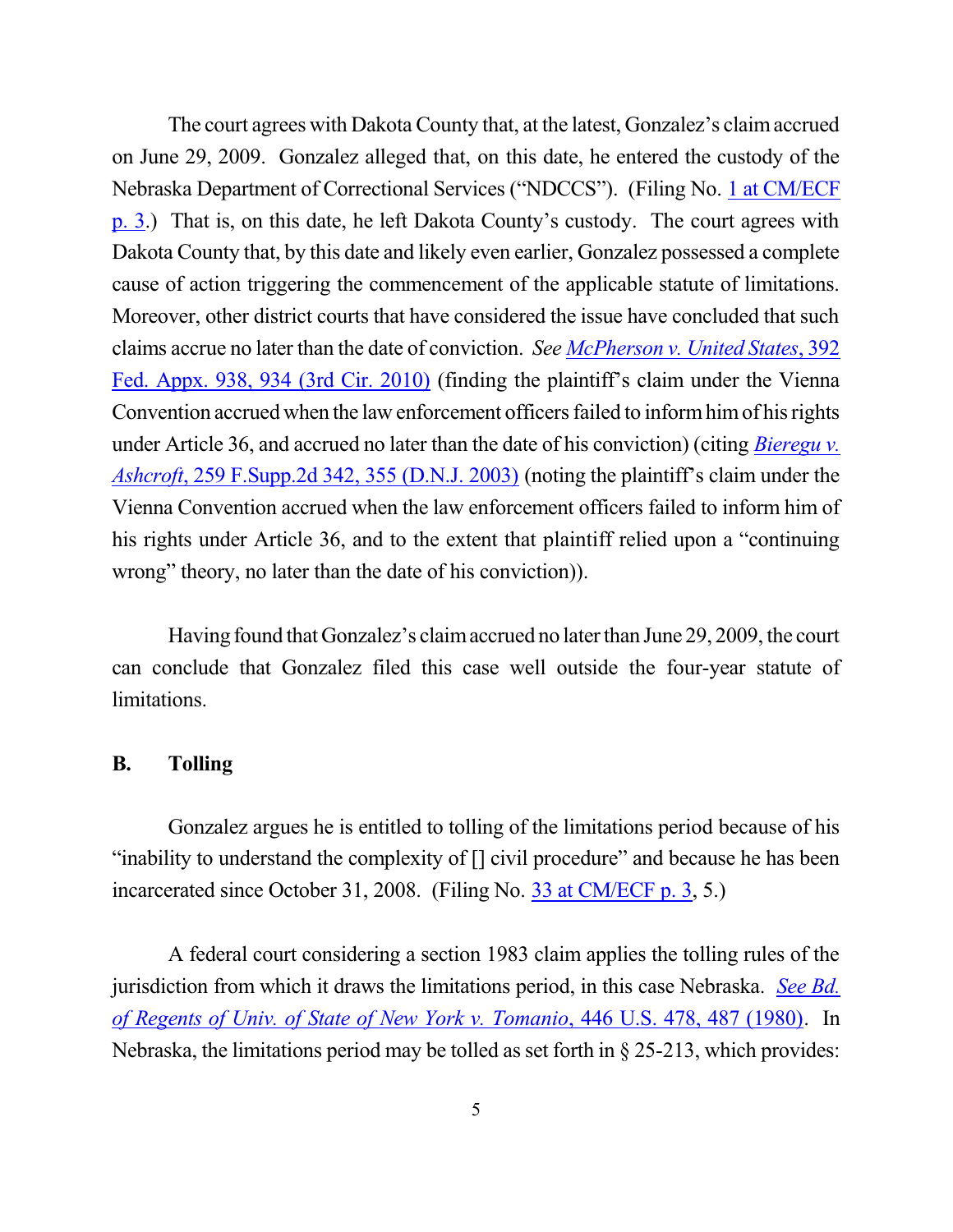Except as provided in sections 76-288 to 76-298, if a person entitled to bring an action mentioned in this chapter . . . is, at the time the cause of action accrued, within the age of twenty years, a person with a mental disorder, or *imprisoned*, every such person shall be entitled to bring such action within the respective times limited by this chapter after such disability is removed.

[Neb. Rev.](https://a.next.westlaw.com/Document/NE4441CC0AEBB11DEA0C8A10D09B7A847/View/FullText.html?transitionType=UniqueDocItem&contextData=(sc.UserEnteredCitation)&userEnteredCitation=Neb.+Rev.+Stat.+s+25-213) Stat. § 25-213 (emphasis added). The Nebraska courts have interpreted section 25-213 to mean that imprisonment does not by itself toll the limitations period; rather, some disability traceable to imprisonment is also required. *See*, *e.g.*, *[Gordon](https://a.next.westlaw.com/Document/I8d10471dff4911d983e7e9deff98dc6f/View/FullText.html?transitionType=UniqueDocItem&contextData=(sc.UserEnteredCitation)&userEnteredCitation=545+nw2d+722) v. [Connell](https://a.next.westlaw.com/Document/I8d10471dff4911d983e7e9deff98dc6f/View/FullText.html?transitionType=UniqueDocItem&contextData=(sc.UserEnteredCitation)&userEnteredCitation=545+nw2d+722)*, 545 N.W.2d 722, 726 (Neb. 1996) ("a showing of a recognizable legal disability, separate from the mere fact of imprisonment, which prevents a person from protecting his or her rights is required to entitle a prisoner to have the statute of limitations tolled during imprisonment").

Gonzalez does not demonstrate any legal disability separate fromthe mere fact of his imprisonment. Accordingly, the court finds Gonzalez's claim against Dakota County is untimely and must be dismissed. In addition, the court finds that, even if Gonzalez's claim were not barred by the statute of limitations, his claim would be subject to dismissal because, as discussed below, he alleged a single incident of allegedly unconstitutional activity that is insufficient to impose liability on Dakota County or South Sioux City.

#### **SOUTH SIOUX CITY AND DAKOTA COUNTY MOTIONS TO DISMISS**

South Sioux City's Motion to Dismiss set forth three arguments for why Gonzalez's claim against the city should be dismissed: (1) the claim is procedurally defaulted because Gonzalez did not raise the argument in state court; (2) Gonzalez does not have any individually-enforceable rights under the Vienna Convention; and (3) the city cannot be held vicariously liable for an alleged act committed by one of its employees or officials. (Filing No. [24](http://ecf.ned.uscourts.gov/doc1/11313229958).)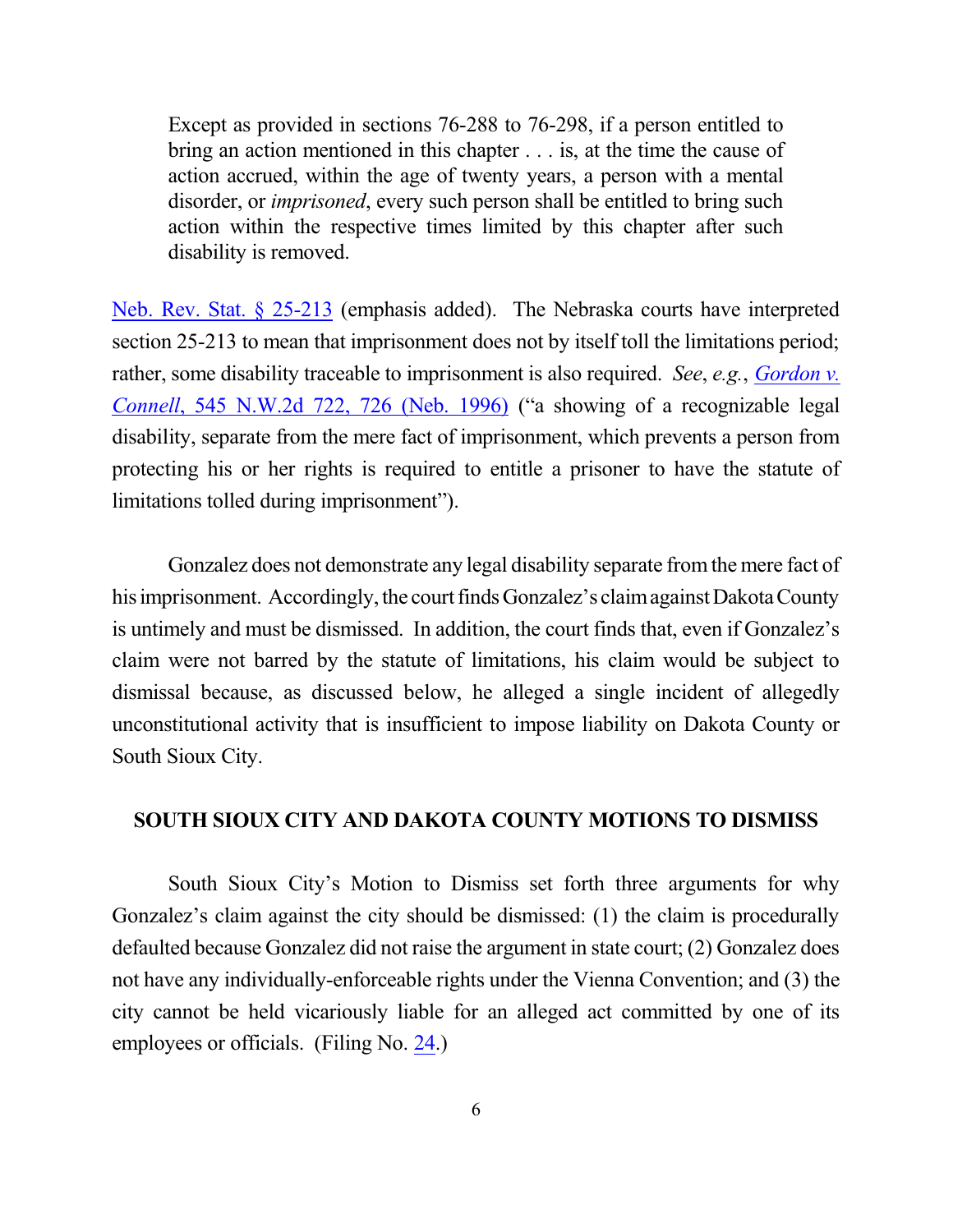The court rejects South Sioux City's first argument outright. The rules of procedural default applicable to habeas corpus cases are not at issue here because thisis an action for money damages, not a habeas corpus case. As to the city's second argument, the court need not decide whether Gonzalez has any individually-enforceable rights under the Vienna Convention because, as both Dakota County and South Sioux City argue, Gonzalez has not alleged that an unconstitutional policy, custom, or practice was the moving force leading to his injuries.

As municipalities, South Sioux City and Dakota County can be liable under § 1983 only if a municipal policy or custom caused Gonzalez to be deprived of a federal right or if the municipality failed to adequately train its employees. *[Snider](https://a.next.westlaw.com/Document/I6d61fb5ee84d11e3b4bafa136b480ad2/View/FullText.html?transitionType=UniqueDocItem&contextData=(sc.UserEnteredCitation)&userEnteredCitation=752+f3d+1149) v. City of Cape [Girardeau](https://a.next.westlaw.com/Document/I6d61fb5ee84d11e3b4bafa136b480ad2/View/FullText.html?transitionType=UniqueDocItem&contextData=(sc.UserEnteredCitation)&userEnteredCitation=752+f3d+1149)*, 752 F.3d 1149, 1160 (8th Cir. 2014) (citing *City of [Canton](https://a.next.westlaw.com/Link/Document/FullText?findType=Y&serNum=1989029971&pubNum=0000708&originatingDoc=I6d61fb5ee84d11e3b4bafa136b480ad2&refType=RP&originationContext=document&transitionType=DocumentItem&contextData=(sc.UserEnteredCitation)) v. Harris*, 489 U.S. 378, 385 [\(1989\)](https://a.next.westlaw.com/Link/Document/FullText?findType=Y&serNum=1989029971&pubNum=0000708&originatingDoc=I6d61fb5ee84d11e3b4bafa136b480ad2&refType=RP&originationContext=document&transitionType=DocumentItem&contextData=(sc.UserEnteredCitation)); *[Monell](https://a.next.westlaw.com/Link/Document/FullText?findType=Y&serNum=1978114250&pubNum=0000708&originatingDoc=I6d61fb5ee84d11e3b4bafa136b480ad2&refType=RP&originationContext=document&transitionType=DocumentItem&contextData=(sc.UserEnteredCitation)) v. New York Dep't of Soc. Servs.*, 436 U.S. 658, 694 [\(1978\)](https://a.next.westlaw.com/Link/Document/FullText?findType=Y&serNum=1978114250&pubNum=0000708&originatingDoc=I6d61fb5ee84d11e3b4bafa136b480ad2&refType=RP&originationContext=document&transitionType=DocumentItem&contextData=(sc.UserEnteredCitation))). Gonzalez made no specific allegations in his Complaint alleging a city or county-wide policy, custom, or practice of detaining foreign nationals without advising them of their right to contact their consulates. Rather, he alleged in conclusory fashion that "[i]tshould be noted that defendants have established a practice of denying foreign nationals their rights under the Convention." (Filing No. 1 at [CM/ECF](http://ecf.ned.uscourts.gov/doc1/11313017075?page=5) p. 5.)

On this issue, Gonzalez's complaint does not contain specific facts supporting his conclusions. The court cannot impose municipal liability absent factual, non-conclusory allegations that unlawful actions were taken pursuant to a municipality's policy or custom. *See [Ashcroft](https://a.next.westlaw.com/Document/I90623386439011de8bf6cd8525c41437/View/FullText.html?transitionType=UniqueDocItem&contextData=(sc.DocLink)&userEnteredCitation=556+us+662) v. Iqbal*, 556 U.S. 662, 677-79 (legal conclusions and threadbare recitals of the elements of a cause of action that are supported by mere conclusory statements are not entitled to the assumption of truth).

For the foregoing reasons, the court finds that, even if Gonzalez's claim was not barred by the statute of limitations, he would not be entitled to relief based on the allegations set forth in his Complaint.